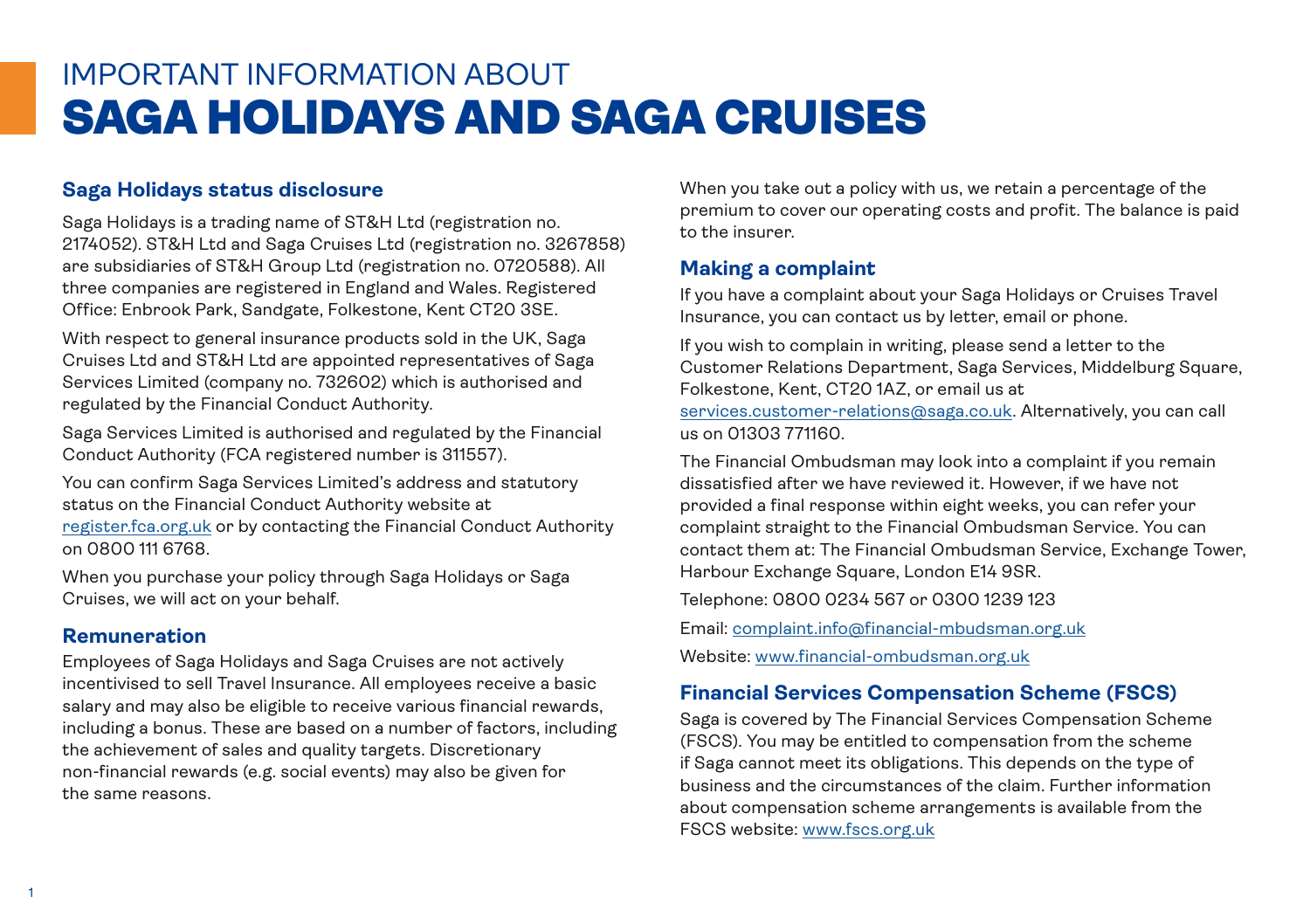#### **Demands and needs**

Your Saga Holidays and Saga Cruises Travel Insurance policy is designed to meet the demands and needs of an individual wishing to protect themselves against the financial impact of specified unforeseen circumstances/events relating to or occurring while travelling away from home.

#### **Our service**

We do not provide you with any advice or recommendation. We will ask you a number of questions to ensure the product we can offer suits your needs. You will then need to make your own choice about how to proceed.

## **Handling your money**

When collecting or returning premiums, Saga Holidays and Saga Cruises acts as the agent of the insurer. This means that your money is protected, as any premiums you pay to us are treated by the insurer as having been paid directly to them.

#### **Fees**

There are no amendment or cancellation fees associated with the travel insurance.

#### **Use of personal data**

Saga uses the data they collect from you, including special categories of personal data, to contact you and personalise their communication. Saga and/or the insurer(s) also use it for administrative purposes to provide the service you requested and for preparing quotations. If Saga has obtained your permission to do so, they will also contact you by post, telephone, email or other means to tell you about offers, products and services that may be of interest to you. At any time you can opt out of receiving such information, revise the products you would like to hear about or change the method they use to communicate with you. You can update these preferences by calling 0800 904 7489. For further information about how the Saga Group uses your personal information, please visit [www.saga.co.uk/privacy-policy](http://www.saga.co.uk/privacy-policy) or contact the Saga Group Data Protection Officer by email: [data.protection@saga.co.uk](mailto:data.protection%40saga.co.uk?subject=) or post: The Saga Building, Enbrook Park, Sandgate, Folkestone, Kent CT20 3SE.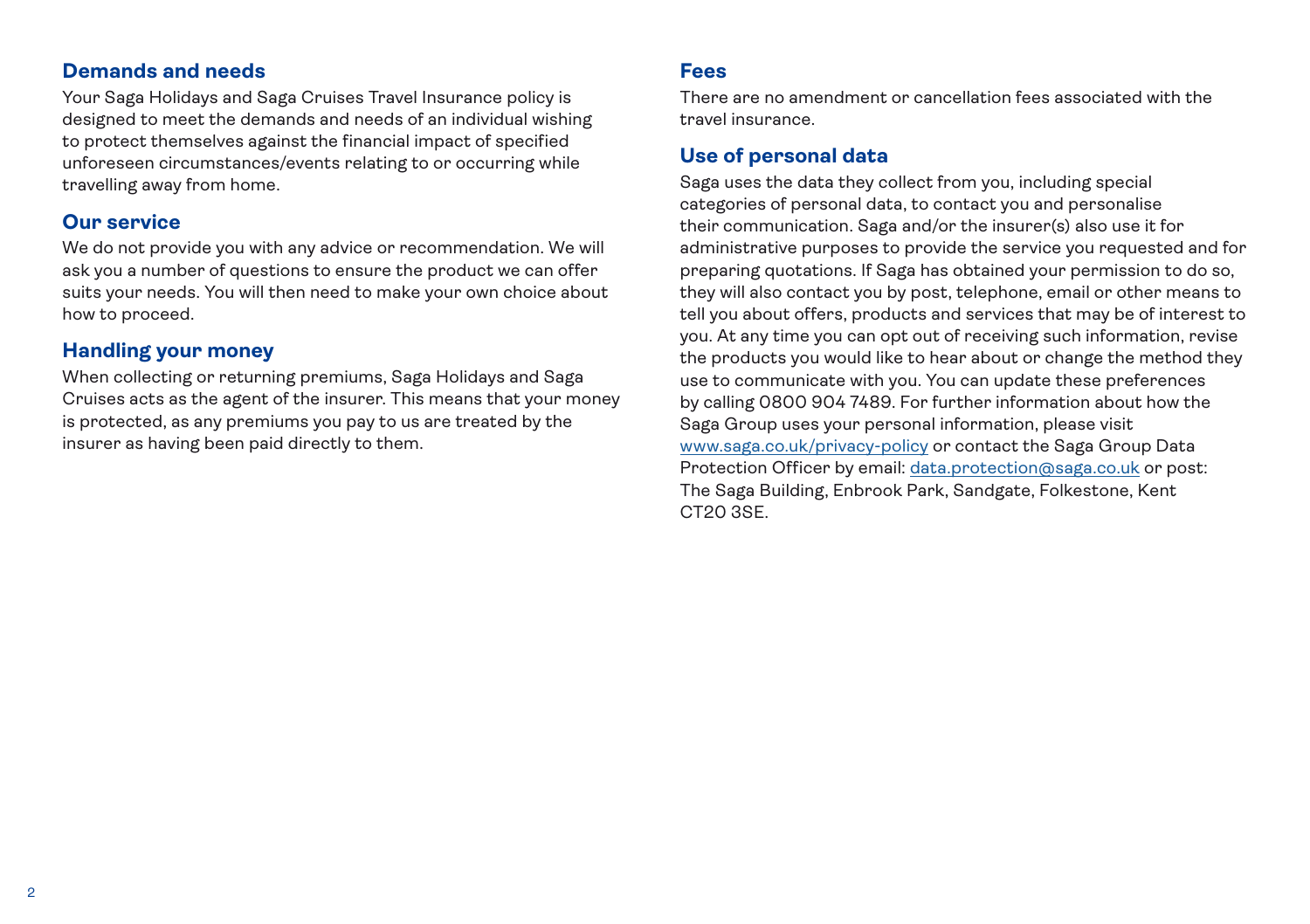#### **More about the insurer**

Saga's travel insurance is underwritten by Astrenska Insurance Limited, with claims administered on their behalf by Collinson Insurance Services Limited. Astrenska Insurance Limited is registered in England and Wales No 1708613. Registered office: Cutlers Exchange, 123 Houndsditch, London, EC3A 7BU. Astrenska Insurance Limited is authorised by the Prudential Regulation Authority and regulated by the Financial Conduct Authority and the Prudential Regulation Authority. Firm Reference No 202846. Collinson Insurance Services Limited is authorised and regulated by the Financial Conduct Authority. Firm Reference No 311883. These details can be checked on the Financial Services Register at: [www.fca.org.uk.](http://www.fca.org.uk) Registered in England and Wales.

# **The law applicable**

Unless we have agreed otherwise, this contract will be governed by English law.

## **Cancellation rights**

You have the right to cancel your policy at any time prior to the departure of your holiday. If you wish to do so, you will be entitled to a price reduction on your holiday. To exercise your right to cancel your policy, please contact us by telephone on 0800 300 600 for Europe and Mediterranean, 0800 504 555 for Travellers World, 0800 0562 485 for Cruising, 0800 506 066 for River Cruises and 0800 056 5115 for UK. If you do not exercise your right to cancel your policy, it will continue in force for the period of your holiday.

## **Fraud prevention and financial crime**

To help Saga prevent fraud, money laundering and other financial crime, the information you provide may be submitted to fraud prevention agencies and other organisations whose records may be searched.

As part of the insurer's fraud prevention process it will complete a number of enquiries to check the details you provide against relevant fraud prevention databases. If false or inaccurate information is provided and fraud is identified, details will be passed to fraud prevention agencies. Law enforcement agencies may access and use this information.

The insurer and other organisations may also access and use this information to prevent fraud and financial crime, for example, when:

- checking details on applications for credit and credit-related or other facilities;
- managing credit and credit-related accounts or facilities and recovering debt;
- checking details on proposals and claims for all types of insurance;
- checking details of job applicants and employees.

The insurer and other organisations may access and use, from other countries, the information recorded by fraud prevention agencies in the United Kingdom.

If you would like to receive details of the fraud prevention agencies used, please contact the Head of Financial Crime, Enbrook Park, Sandgate, Folkestone, Kent CT20 3SE.

## **Making a claim**

For medical assistance claims and help with lost or stolen passports call 0800 092 2263 from the UK or (+44) 1444 442375 from abroad. For all other claims call 0800 092 2502 from the UK or (+44) 1444 442376 from abroad.

## **Making a complaint about a claim**

If you have a complaint about a claim or you are dissatisfied with the service that Collinson Insurance Services Limited has provided please contact: Quality Department, Collinson Insurance Services Limited, Sussex House, Perrymount Road, Haywards Heath, West Sussex RH16 1DN, call 0800 092 2502 or email [complaints@collinsoninsurance.com](mailto:complaints%40collinsoninsurance.com?subject=)